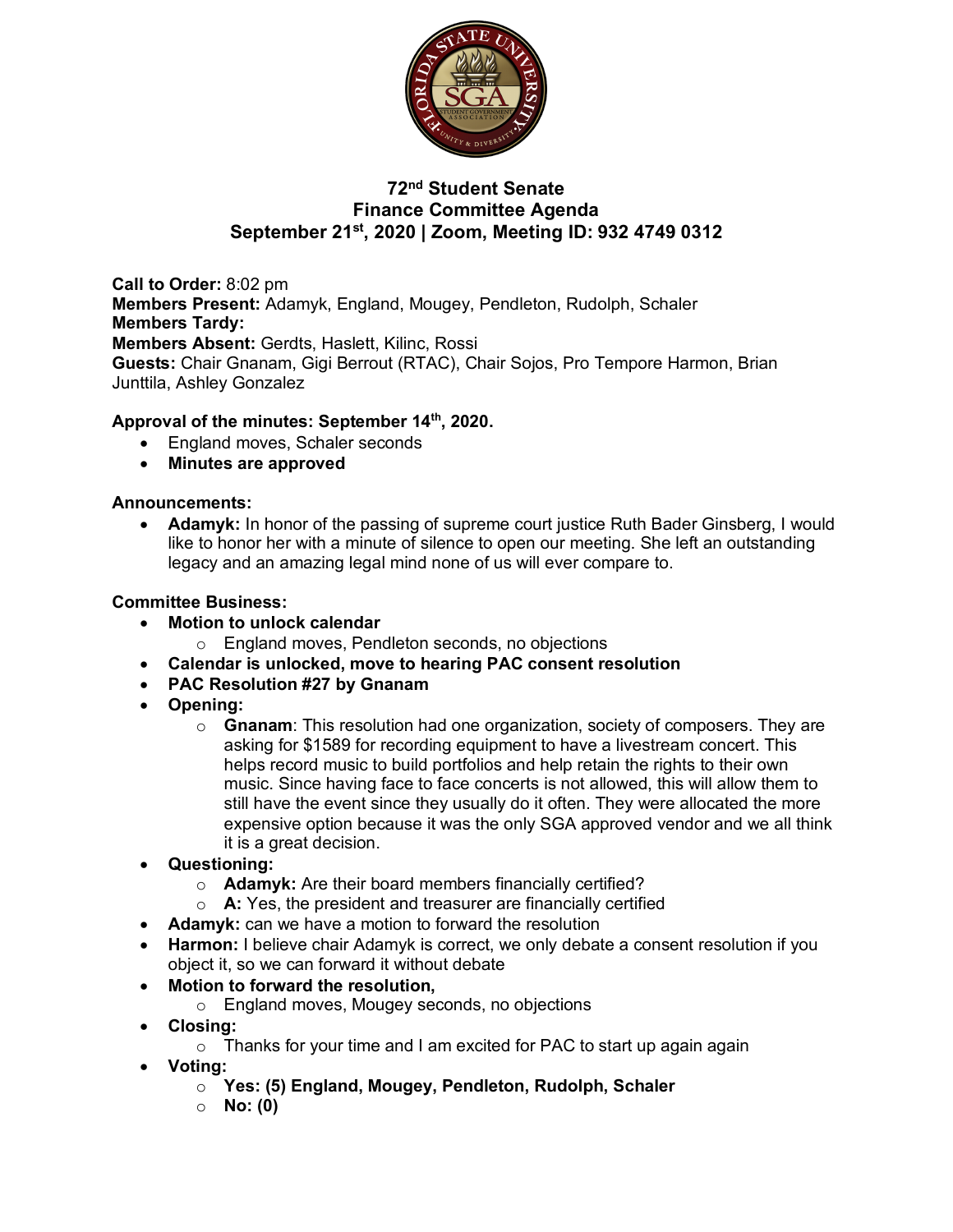

- o **Abstain: (0)**
- **Resolution does pass**
- **Motion to return to the calendar**
	- o England moves, Mougey seconds, no objections
- **Now back on the calendar order**
- **Bill 87 by Ryan (resigned)**
- **Point** by Sojos: Can I be added as a sponsor?
- Harmon: Since it is in committee the chair should be able to add you as a sponsor, but I'm not too sure if the president has to do it still
- Adamyk: Better to be on the safe side and wait until next week and see if we need the president to appoint him as sponsor
- **Motion to table:** 
	- o England moves, Pendleton seconds
- **Bill is tabled**
- **RTAC Resolution #24 by Sojos**
- **Opening:** 
	- o **Sojos**: Once we started asking the organization questions, the organization said they already paid the \$200 for 16 travelers, and Da'Shaun contacted us saying that was violating rules and we could not fund them for that, and that is why we chose to zero fund them.
- **Questioning:** 
	- o **England**: what proactive steps did you take to help inform the RSO so it would not happen again? Since this was just a lack of information or knowledge?
	- o **Sojos:** I sent them the statute that references that, and in the financial manual we might change the use of the word reimbursement, or tell them to not pay for things beforehand
- **Motion to approve consent resolution:** 
	- o England moves, Pendleton seconds, no objections
- **Voting:** 
	- o **Yes: (5) England, Mougey, Pendleton, Rudolph, Schaler**
	- o **No: (0)**
	- o **Abstain: (0)**
- **Resolution does pass**
- **Confirmations and nominations**
- **PAC Candidate Daymee sanchez is not present**
- **RTAC Candidate Gianna Berrouet**
- **Opening:** 
	- $\circ$  Hello everyone, I'm Gianna, this will be my second term on RTAC, I don't have much to say so I look forward to your questions
- **Questioning:** 
	- o **England**: I've heard you did not go to committee last time you were serving, why do you believe that the committee should re-approve you if you were not up to standards in the first term? Based on previous attendance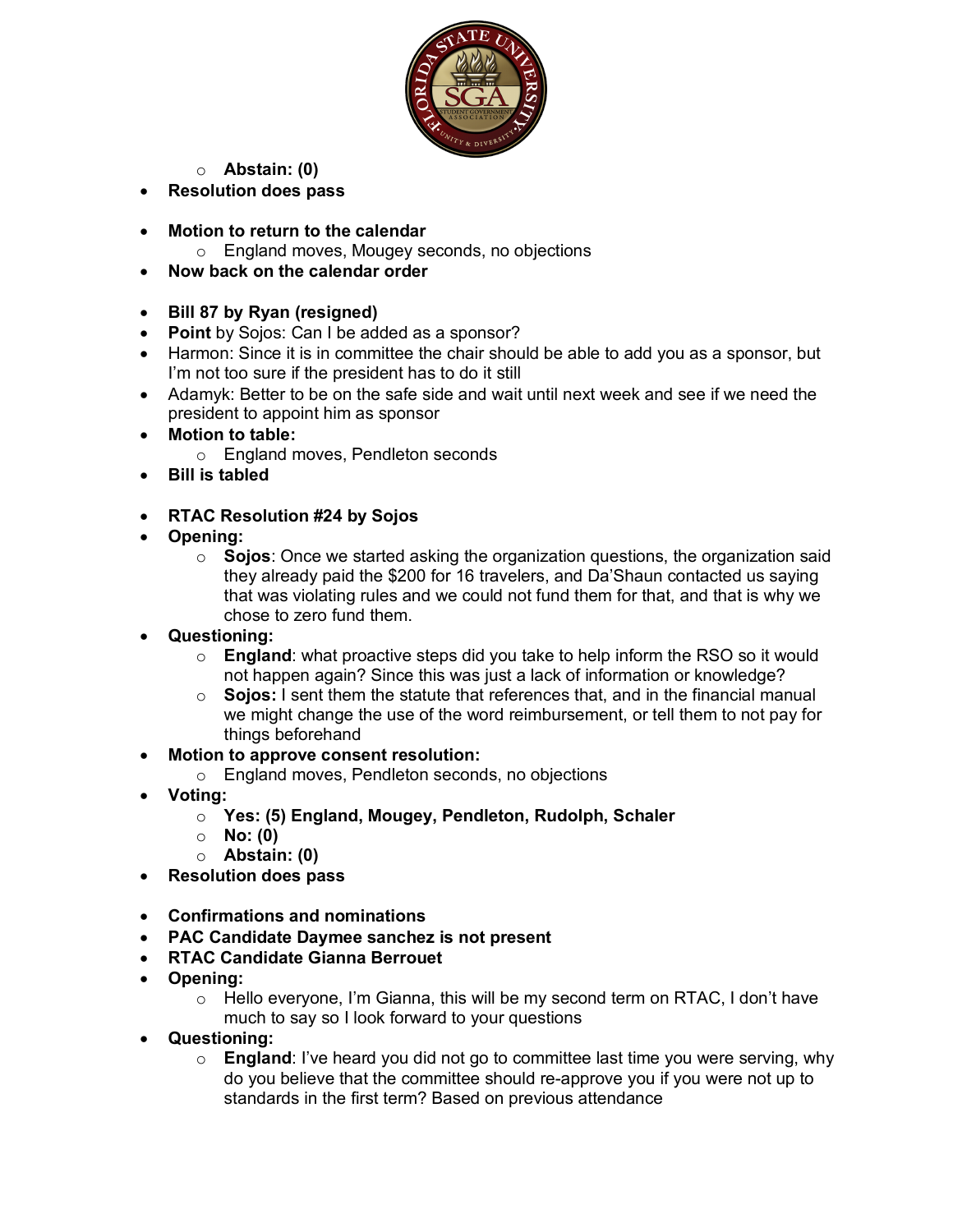

- o **A:** I'm not really sure where that came from? I definitely missed a few times during my entire year but I'm sure it was less than 3 times overall. There were a few times I had to leave early for Hercampus meetings at 8, but that was only when we had extensive requests. I am dedicated to RTAC and did show up to meetings, if we had 2 hours of requests I did have to leave. I would show up to finance when Dani couldn't make it, there were few as dedicated as me to RTAC. I have been transitioned into finance lead at Soar Board, so I am excited to move into that role with help from RTAC. I will definitely be using my knowledge from RTAC for that, I am dedicated to this and student government in general**.**
- **Closing:** 
	- o Thank you for the questions, I promise I am very excited to serve another year, I am excited to work with Engagement Ambassadors to help organizations get funding
- **Move to enter round table:** 
	- o England moves, Pendleton seconds, no objections
- **Now in round table**
	- o **England:** Everyone, I am so sorry, I got you entirely confused with another person in PAC, please forget my former question even though I know it cannot be scratched from the record. You have my full support.
- **Motion to forward candidate**
	- o England moves, Schaler seconds, no objections
- **Voting:** 
	- o **Yes: (5) England, Mougey, Pendleton, Rudolph, Schaler**
	- o **No: (0)**
	- o **Abstain: (0)**
- **Candidate does pass**
- **Point:**
	- o **England**: if we are not sure if Corey can appoint someone as a sponsor for bill 87, can I move for it?
	- o **A**: you would need the sponsor here to approve it

#### **Old Business:**

- **Bill 87 Sponsored by Senator Ryan (P)**
	- o Amending Student Body Statutes Chapter 802.4 with regards to public advertisement of events.
	- o **Bill tabled in Committee, 7.7, 7.14 (TABLED UNTIL FALL), 9.9, 9.14**

### **New Business:**

- **PAC Consent Resolution #27 – (1 Request | \$1,589 Total)**
	- $\circ$  Society of Composers, Inc. Funded \$1,589 in Expense
- **RTAC Consent Resolution #24 – (1 Request | \$0 Total)**
	- o Society of Professional Hispanic Engineers Zero-Funded in RTAC
		- Registration already paid beforehand.